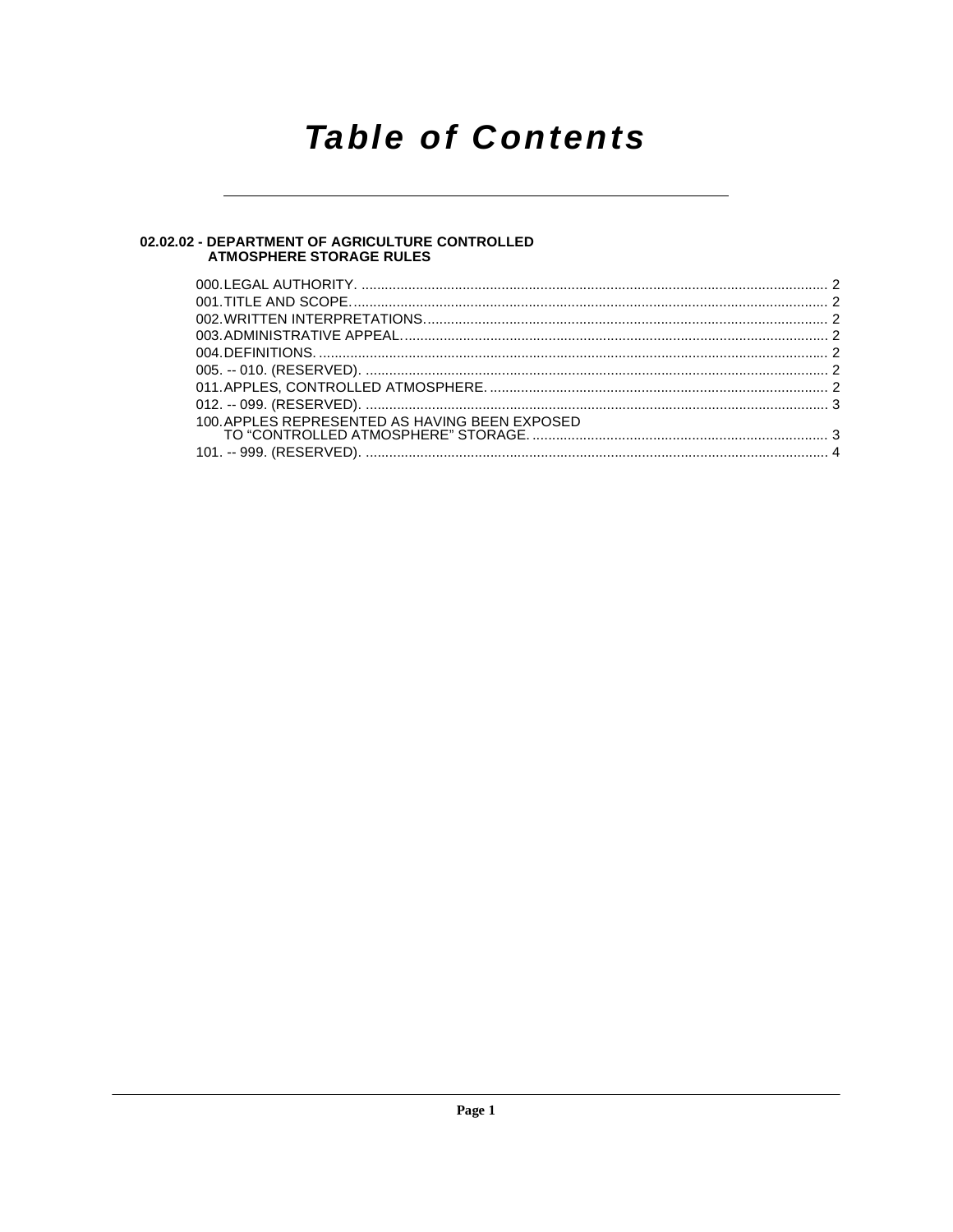#### **IDAPA 02 TITLE 02 Chapter 02**

### **02.02.02 - DEPARTMENT OF AGRICULTURE CONTROLLED ATMOSPHERE STORAGE RULES**

### <span id="page-1-1"></span><span id="page-1-0"></span>**000. LEGAL AUTHORITY.**

This chapter is adopted under the legal authority of Sections 22-702, 22-802, and 22-803 Idaho Code. (11-25-94)

### <span id="page-1-2"></span>**001. TITLE AND SCOPE.**

The title of this chapter is "Department of Agriculture Controlled Atmosphere Storage Rules". This chapter has the following scope: to govern the registration and control of apples and prescribe the maximum amount of oxygen that may be retained in a sealed controlled atmosphere.

### <span id="page-1-3"></span>**002. WRITTEN INTERPRETATIONS.**

There are no written interpretations of these rules. (11-25-94)

### <span id="page-1-4"></span>**003. ADMINISTRATIVE APPEAL.**

Section 22-705, Idaho Code references appeals from classifications. Other hearing and appeal rights are pursuant to Title 67, Chapter 52, Idaho Code. (11-25-94)

### <span id="page-1-9"></span><span id="page-1-5"></span>**004. DEFINITIONS.**

The Idaho Department of Agriculture adopts the following definitions: (11-25-94)

<span id="page-1-11"></span>**01.** Lot. A "lot" of apples means any group of containers of apples from one (1) grower or orchard and of one (1) variety and which is set apart or is separate from any other group or groups by some evidence such as a lot number or similar mark of identification. (7-1-93)

<span id="page-1-15"></span><span id="page-1-12"></span>**02. "Packer" Or "Repacker"**. A person other than an owner or operator of a controlled atmosphere storage plant who removes apples from the containers in which they were treated and places them into other containers or replaces them into the original containers. (7-1-93) containers or replaces them into the original containers.

### <span id="page-1-6"></span>**005. -- 010. (RESERVED).**

### <span id="page-1-8"></span><span id="page-1-7"></span>**011. APPLES, CONTROLLED ATMOSPHERE.**

<span id="page-1-13"></span>**Registration**. Any person who owns or operates a controlled atmosphere room or storage building for apples in Idaho, and any person who engages in this State in the business of packing or repacking apples so treated in this State or any other state and who intends to, or does, represent such apples as having been exposed to "controlled atmosphere" storage, shall register with the Director on a form prescribed by the Director. (7-1-93)

<span id="page-1-14"></span>**02. Registration Period**. The registration period for owners or operators of controlled atmosphere rooms or storage buildings in this State shall commence on September 1 and end on August 31 of each year, and for packers or repackers of apples which have been held in a controlled atmosphere room or storage building in this State or in any other state, the registration period shall extend for a period not to exceed one (1) year. Owners or operators of such rooms or storage buildings shall register on or before September 1 of each year. (7-1-93) of such rooms or storage buildings shall register on or before September 1 of each year.

<span id="page-1-10"></span>**03. Interstate Registration**. Any person who owns or operates a controlled atmosphere room or storage building located outside of Idaho or who engages at a place outside of this State in the business of packing or repacking apples which have been held in controlled atmosphere storage and who intends to, or does, market in the state of Idaho, apples so treated and represented as having been exposed to "controlled atmosphere" storage, shall register with the Director in the same manner as required of any person within the State unless such person has registered with the proper authorities in the state of origin and has been assigned a comparable registration number or CA identification under authority of laws or rules of such state which at least conform to the provisions of these rules. (7-1-93)

<span id="page-1-16"></span>**04. Written Agreement**. The Director shall assign each approved registrant a registration number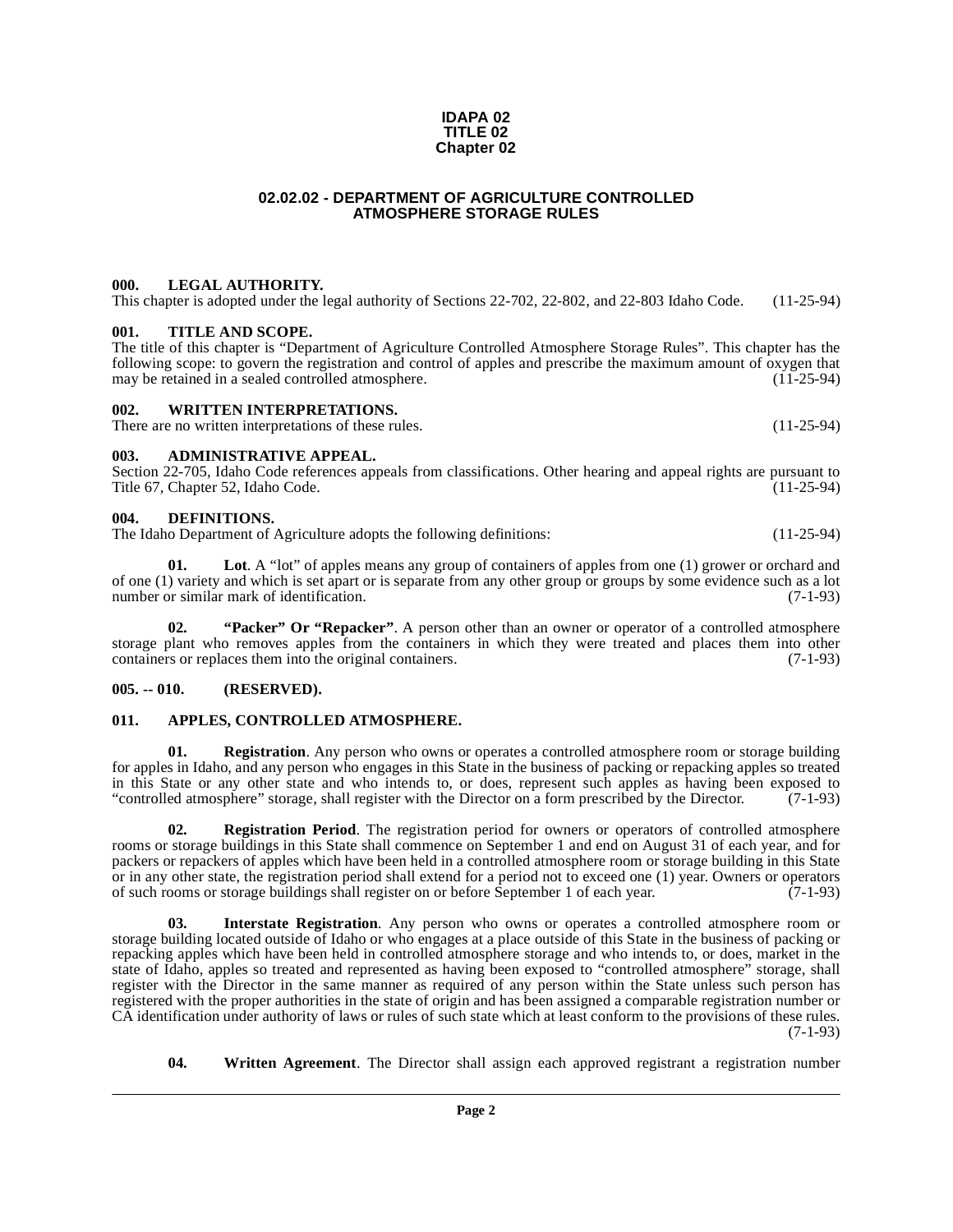preceded by the letters CA. The Director shall require from each applicant for registration, an agreement in writing in the form required by the Director that the apples so treated or packed or repacked by said applicant will be or have been kept in a room or storage building with not more than five percent (5%) oxygen for a minimum of not less than forty-five (45) days for Gala and Jonagold varieties and not less than sixty (60) days for other apples, and that the oxygen level in such room or storage building will be or has been reduced to five percent (5%) within twenty (20) days after the date of sealing of the storage room, and including any other pertinent facts as may be required by the Director to assure that the apples in question have been so treated. (3-30-01) Director to assure that the apples in question have been so treated.

<span id="page-2-6"></span>**05. Refusal Upon Violation**. The Director may refuse to approve an application for registration and refuse to issue a registration number if the applicant previously has violated any of the provisions of these rules, or has failed or refused to furnish the information or evidence required by these rules. (7-1-93)

<span id="page-2-9"></span>**06. Required Air Components Determinations**. Each owner or operator of a controlled atmosphere room or storage building in this state shall make the required air components determinations as to the percentage of carbon dioxide and oxygen and temperature at least once each day and shall maintain a record in the form as required by the Director of Agriculture, including the name and address of the owner or operator, room number or numbers, room capacity, lot identification, quantity in each lot, date of sealing, date of opening; a daily record of date and time<br>of test, percentage of carbon dioxide, percentage of oxygen and the temperature. (7-1-93) of test, percentage of carbon dioxide, percentage of oxygen and the temperature.

<span id="page-2-10"></span>**07. Written Reports**. Each owner or operator of a controlled atmosphere room or storage building in this state shall submit to the Idaho Director of Agriculture, within ten (10) days after the date of sealing, a written report pertaining to each room showing the owner's room number, or numbers, date of sealing, and variety and quantity of apples contained therein. (7-1-93) quantity of apples contained therein.

<span id="page-2-5"></span>**08. Maintaining Identity**. The identity of all apples represented as having been exposed to "controlled atmosphere" storage shall be maintained from the original room or storage building where they were treated through the various channels of trade to the retailer. (7-1-93) the various channels of trade to the retailer.

<span id="page-2-4"></span>**09. Investigations**. Enforcing officers may investigate and examine records and invoices relating to any transactions in order to determine the identity of apples represented as having been exposed to controlled atmosphere storage and in this connection shall give consideration to the presence of CA storage registration numbers on invoices submitted in transactions by the owners or operators and a combination of both the CA storage and packer or repacker's CA registration number on invoices submitted in transactions by said packer or repacker. (7-1-93) repacker's CA registration number on invoices submitted in transactions by said packer or repacker.

### <span id="page-2-0"></span>**012. -- 099. (RESERVED).**

### <span id="page-2-2"></span><span id="page-2-1"></span>**100. APPLES REPRESENTED AS HAVING BEEN EXPOSED TO "CONTROLLED ATMOSPHERE" STORAGE.**

<span id="page-2-7"></span>**01. Registration Number--Owner/Operator**. Each container and consumer package of such apples moved into the channels of trade by the owner or operator of a controlled atmosphere room or storage building located in Idaho or by any other person, shall be marked with said owner or operator's assigned registration number. (7-1-93)

<span id="page-2-8"></span>**02. Registration Number--Packer/Repacker**. Each container and consumer package of such apples received from an owner or operator of a controlled atmosphere room or storage building located either in Idaho or in another state and which are packed or repacked by another person in this state, shall be marked with the said packer or repacker's assigned registration number. (7-1-93)

<span id="page-2-3"></span>**03. Controlled Atmosphere (CA) Identification**. Each container and consumer package of such apples moved into the channels of trade in Idaho by the owner or operator of a controlled atmosphere room or storage building located outside of Idaho or by any other person or by a packer or repacker of such apples engaged in such business outside of Idaho shall be marked with the proper registration number or CA identification. Such registration number or CA identification shall be the registration number assigned by the Director to such owner or operator of a CA plant or to such packer or repacker as the case may be or a comparable registration number of identification assigned under authority of laws or regulations of another state which at least conform to the provisions of Subsection 011.04 above. (11-25-94) 011.04 above.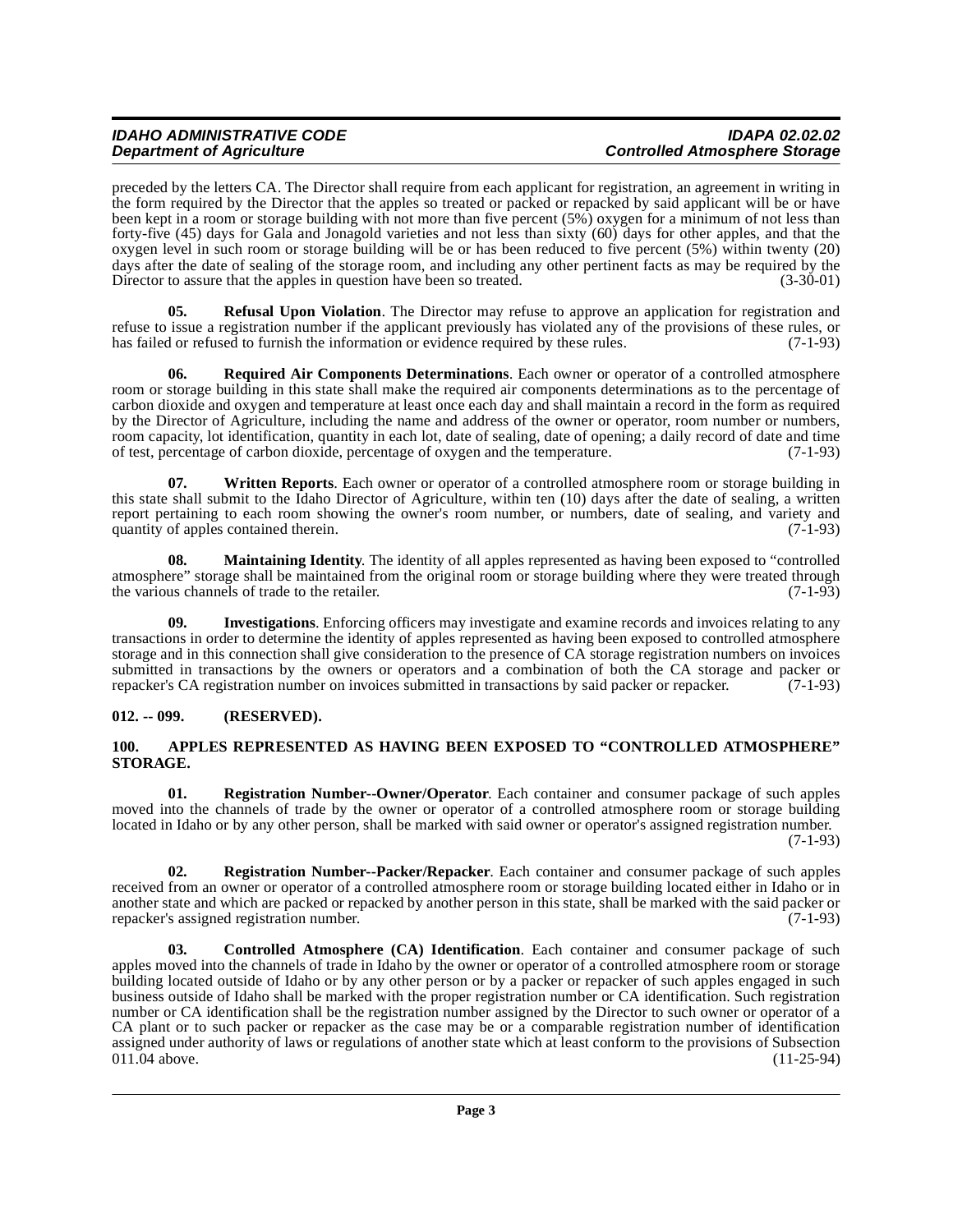<span id="page-3-4"></span>**04. Labeling Requirements**. The registration number or other identification required to be marked on containers shall be in letters or figures at least one-half  $(1/2)$  inch in height, and all such markings shall be clear and conspicuous and in a place readily visible to the purchaser, and shall meet the rule requirements of Section 22-801 and  $802$ , Idaho Code. (7-1-93)

<span id="page-3-3"></span>**05. Inspection And Certification**. All apples sold as Controlled Atmosphere apples must be inspected and certified as to grade and condition and be marked with a state lot number in addition to the CA number.  $(7-1-93)$ 

<span id="page-3-1"></span>**06.** Conditions And Standards. At the time of shipment all apples shipped and marked with a CA shall meet the U.S. condition and maturity standards for Export. (7-1-93) number shall meet the U.S. condition and maturity standards for Export.

<span id="page-3-5"></span>**07. Reinspection**. Apples not shipped within a period of two (2) weeks after inspection and certification must be reinspected. (7-1-93)

<span id="page-3-2"></span>**08.** Failure To Meet Requirements. Failure to meet any one of the requirements noted above will such apples from being sold as CA storage apples or the containers marked as such. (7-1-93) prohibit such apples from being sold as  $\tilde{C}A$  storage apples or the containers marked as such.

<span id="page-3-0"></span>**101. -- 999. (RESERVED).**